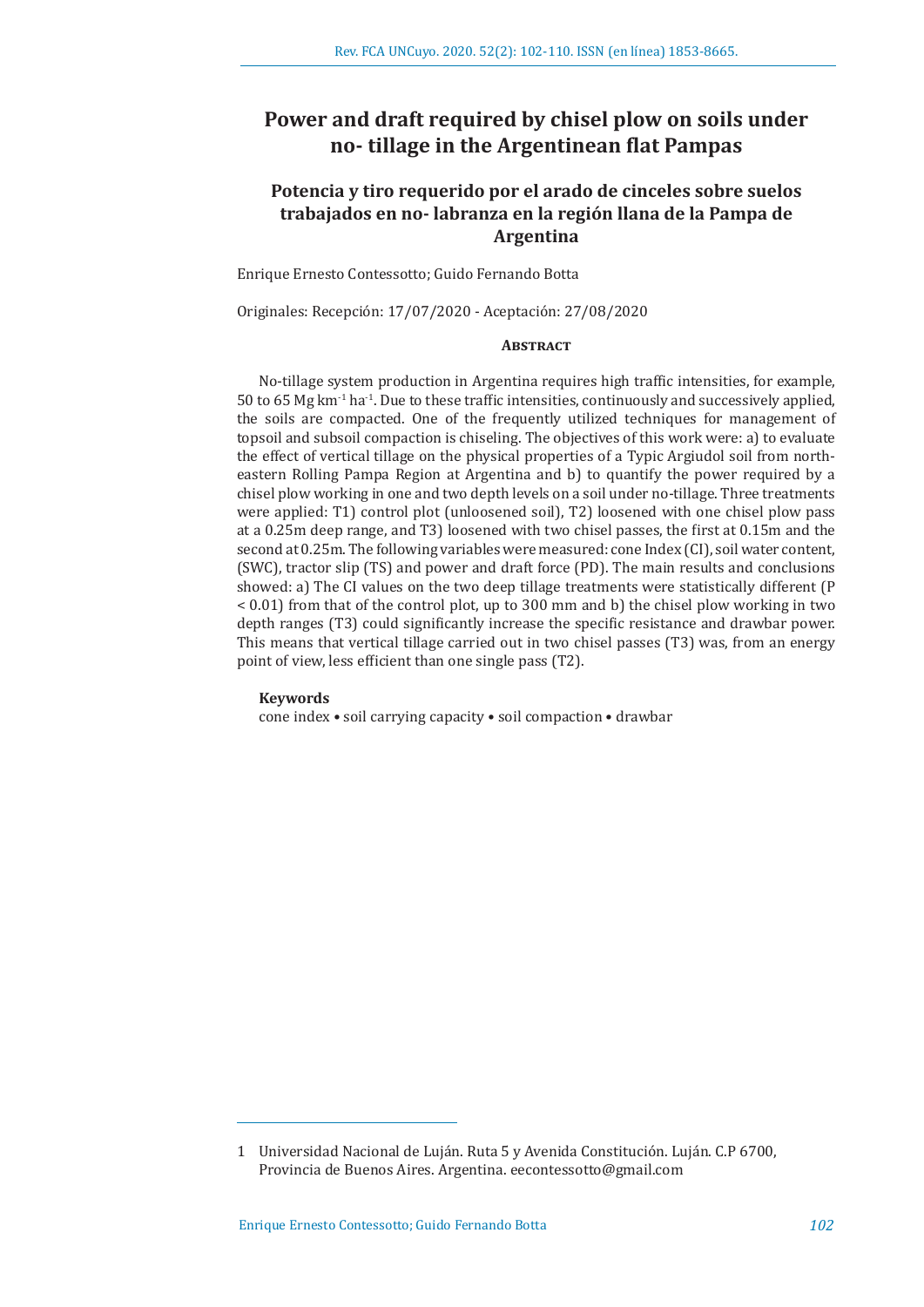#### **Resumen**

La producción bajo el sistema de no-labranza en Argentina requiere altas intensidades de tráfico, por ejemplo de 50 a 65 Mg km ha. Debido a estas intensidades de tráfico aplicadas de forma continua y sucesiva, los suelos se compactan. Una de las técnicas comúnmente utilizadas para el manejo de la compactación de la capa superficial y subsuperficial es el cincelado. El objetivo de este trabajo fue: a) evaluar el efecto de la labranza vertical en las propiedades físicas de un suelo Argiudol típico en el noreste de la Región Pampena en Argentina y b) cuantificar la potencia requerida por un arado de cinceles que trabaja en una y dos profundidades en un suelo bajo no-labranza. Se aplicaron tres tratamientos: (T1) parcela de control (suelo no cincelado), (T2) suelo arado con una pasada de cincel a una profundidad de 0.25 m y T3) suelo arado con dos pasadas de cincel, el primero a 0.15 m y el segundo a 0.25 m. Se midieron las siguientes variables: índice de cono (IC), contenido de agua del suelo, (CAS), patinamiento del tractor (S) y potencia y esfuerzo de tracción (PE). Los principales resultados y conclusiones fueron: a) Los valores de IC en los dos tratamientos de labranza profunda fueron estadísticamente diferentes (P <0.01) de los del testigo hasta 300 mm y b) el trabajo del cincel en dos rangos de profundidad (T3) puede aumentar significativamente la resistencia específica y la potencia en la barra de tiro. Esto significa que la labranza vertical realizada en dos pasadas de cincel (T3) tuvo, desde un punto de vista energético, una menor eficiencia que (T2).

### **Palabras clave**

Indice de cono • capacidad portante del suelo • compactación de suelo • barra de tiro

### **INTRODUCTION**

Soil compaction has long been known to cause reductions in root growth and yield in many crops, but soybeans (*Glycine max* L.) and maize (*Zea mays* L.) from the Argentine pampas region, where these crops are usually managed under no-tillage, are particularly susceptible (12). Canarache *et al.* (1984) found that in Romanian soils each 1 kg/m<sup>3</sup> increase in bulk density, decreased maize yield in 18% with respect to a non-compacted soil. Botta *et al.* (2002) identified two aspects of compaction: (a) topsoil compaction within the cultivated (Ap) horizon, and (b) subsoil compaction. It is important to note that typical tillage depths in Argentina are approximately 180 mm, so the Ap horizon is considered to be in the 0–200 mm topsoil layer based on criteria posed by Marquéz Delgado (2001). Traffic-induced subsoil compaction (below 200 mm in our case) tends to be cumulative as standard tillage operations are rarely performed at depths greater than about 25-30 cm (14, 29).

Threadgill (1982) noted that soils with a CI >2000 kPa reduced crop yields and that CI >1500 kPa reduced root growth. As a result, when soils are compacted with CI values > 2000 kPa, roots from most annual crops practically stop growing (8).

In order to alleviate the effects of topsoil and subsoil compaction, numerous techniques for subsoil loosening have been developed. Such operations are expensive and rarely can completely ameliorate compaction in the subsoil, particularly in deeper layers (19). The power and draft required by deep tillage equipment vary according to depth, soil type and forward speed. A conventional straight shank subsoiler operating at 450 mm depth in loamy Entic Haplustoll soil required about 6.5 kN/shank, while a chisel plow operating at 280 mm required 3.6 kN / shank. Drawbar power ranged from 67.3 kW at 6.12 km/h and 65.5 kW at 5.2 km/h for the chisel plow and subsoiler respectively (9).

With respect to the required energy for deep tillage, Marquéz Delgado (2001) worked in different soils (sandy and clayey) at a depth of 300 mm. He found that the power demanded from the tractor engine increased 15% from approximately 26 kW per curve shank at around 34 kW per straight shank. The author concluded that the main factor affecting the power requirement is the horizontal friction of the shank against the soil, which increased its cutting force. Shinners (1989) found that a paraplow operating at 3.96 km/h required 28 kW at 220 mm depth and 32 kW at 300 mm depth. Increasing the operating depth to 380 and 460 mm meant that the forward speed had to be decreased to 3.38 and 3.2 km/h, respectively, to keep the required power at about 32 kW.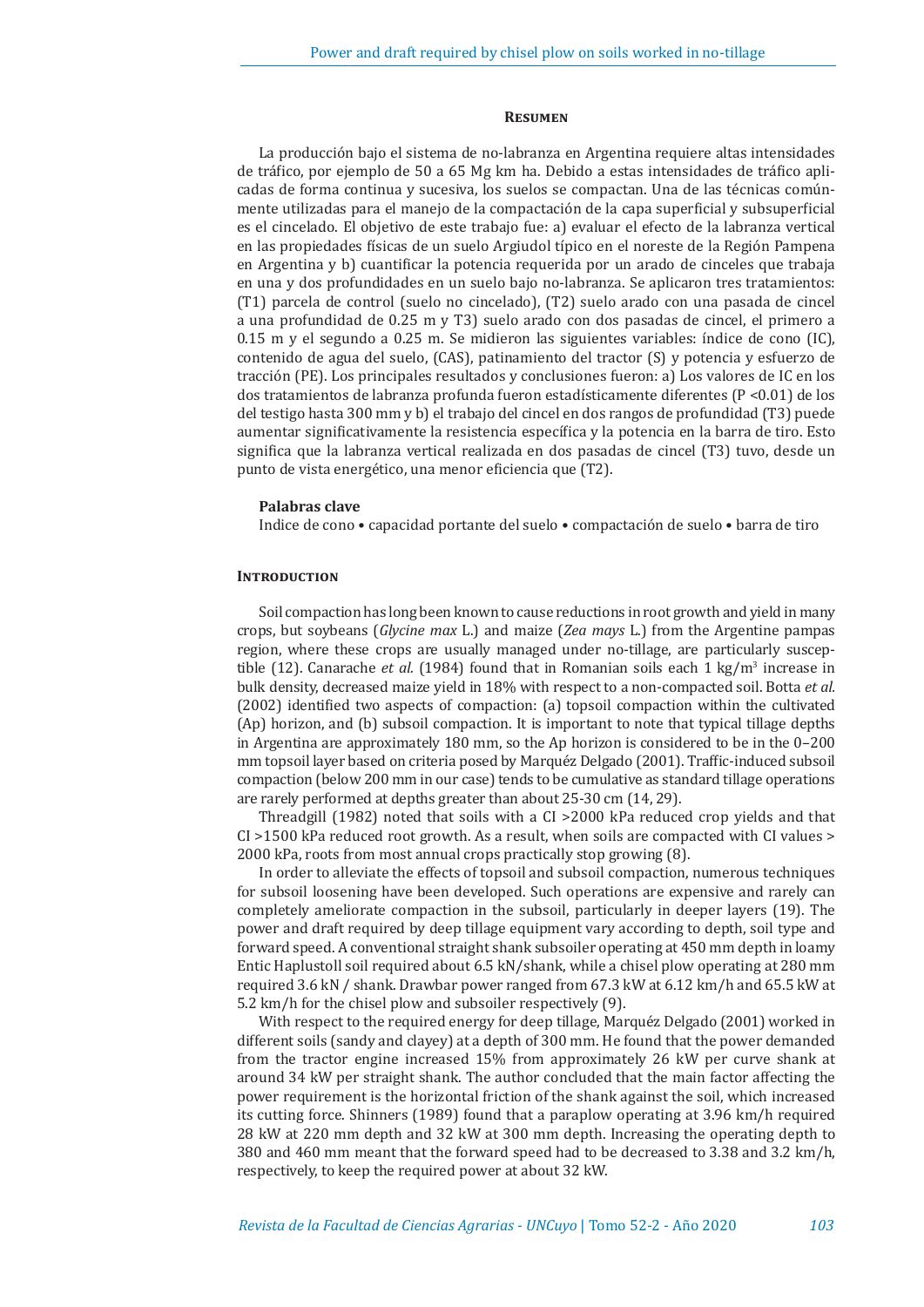One of the advantages of using a chisel plow is that it allows multiple shank combinations. They can be arranged with all shanks working at the same depth, as in most cases, or with shallow shanks working ahead of deep shanks (two depth levels), as suggested by Spoor and Godwin (1978). For example, Godwin *et al.* (1984) worked in two depth levels, having found that the positioning of a single shallow shank immediately ahead of a deep shank, marginally increased the draught force, marginally reduced the area of soil disturbance and significantly increased the specific resistance.

The objectives of this work were: a) to evaluate the effect of vertical tillage on the physical properties of a Typic Argiudol soil from northeastern Rolling Pampa Region in Argentina and b) to quantify the power required by a chisel plow working in one and two depth levels on soil under no-tillage. Our hypothesis stated that a chisel plow working in two depth levels on a no-tillage soil requires less total draft force than when working at one depth level.

#### **Materials and methods**

#### **The site**

The experiment was conducted in the east of the Rolling Pampa region, Buenos Aires State, Argentina at 34° 25' S, 59° 15' W; altitude 22 m above sea level; slope type 1 with gradient 0.5%; well drained, drainage class 4; no stone class 0. The soil is a Typical Argiudol (30) worked under no-tillage system. Soil physical and mechanical properties are given in table 1.

> **Table 1.** Profile characteristics of the Typical Argiudol soil. **Tabla 1.** Características del perfil del suelo Argiudol tipico.

| <b>HORIZONTS</b>                | Ap1      | Ap2       | AB        | Bt1       | <b>Btss</b> | B <sub>t2</sub> | <b>BCk</b>  | 2Ckk          |
|---------------------------------|----------|-----------|-----------|-----------|-------------|-----------------|-------------|---------------|
| Depth (mm)                      | $0 - 10$ | $16 - 20$ | $25 - 32$ | $40 - 55$ | $65 - 80$   | $90 - 110$      | $120 - 150$ | $160 - 220$   |
| Soil Organic Carbon (%)         | 1.85     | 1.44      | 0.95      | 0.61      | 0.55        | 0.32            | 0.20        | 0.11          |
| Total nitrogen (%)              | 0.23     | 0.132     | 0.102     | 0.081     | 0.072       | 0.053           | 0.031       |               |
| $C/N$ ratio                     | 8.9      | 10        | 9         | 8         | 8           | 6               | 6           |               |
| Clay $(< 2 \mu m)$              | 20.1     | 24.8      | 27.9      | 34.2      | 46.4        | 32.0            | 22.0        | 14.9          |
| Silt $(2-20 \mu m)$             | 33.1     | 34.6      | 29.5      | 28.1      | 20.7        | 30.0            | 31.8        | 29.9          |
| Silt $(2-50\mu m)$              | 75.6     | 70.8      | 67.2      | 61.3      | 50.0        | 63.0            | 72.7        | 79.9          |
| Fine Sand $(50-250 \mu m)$      | 0.3      | 0.2       | 0.3       | 0.4       | 0.4         | 0.4             | 0.5         | 0.4           |
| Equivalent Moisture (%)         | 26.6     | 28.5      | 26.8      | 28.7      | 35.2        | 31.9            | 27.0        | 23.5          |
| pH                              | 5.4      | 5.3       | 5.5       | 5.5       | 5.8         | 6.0             | 6.0         | 7.5           |
| pH in H <sub>2</sub> 0 (1: 2.5) | 5.8      | 5.8       | 6.0       | 6.2       | 6.5         | 6.4             | 6.4         | 7.9           |
| Cation exchange (m.e. 100g)     |          |           |           |           |             |                 |             |               |
| $Ca++$                          | 11.4     | 12.7      | 12.0      | 13.8      | 18.3        | 17.2            | 16.5        |               |
| $Mg++$                          | 2.9      | 2.5       | 3.1       | 4.5       | 6.5         | 6.4             | 3.8         |               |
| Na+                             | 0.2      | 0.1       | 0.2       | 0.1       | 0.2         | 0.2             | 0.3         | $0.5^{\circ}$ |
| $K+$                            | 1.4      | 1.0       | 0.9       | 1.3       | 2.3         | 2.4             | 2.3         | 2.4           |

## **Treatments**

Treatments consisted of two deep loosening operations and a control. Deep loosening was conducted with a 75.53 kW, FWA tractor (table 2, page 105) in autumn (corresponding to the southern hemisphere) using the following different treatments: T1) control plot (unloosened soil), T2) loosened with one chisel plow pass at 0.25 m deep range, and T3) loosened with two chisel plow passes, the first at 0.15m and the second at 0.25m (figure 1, page 105).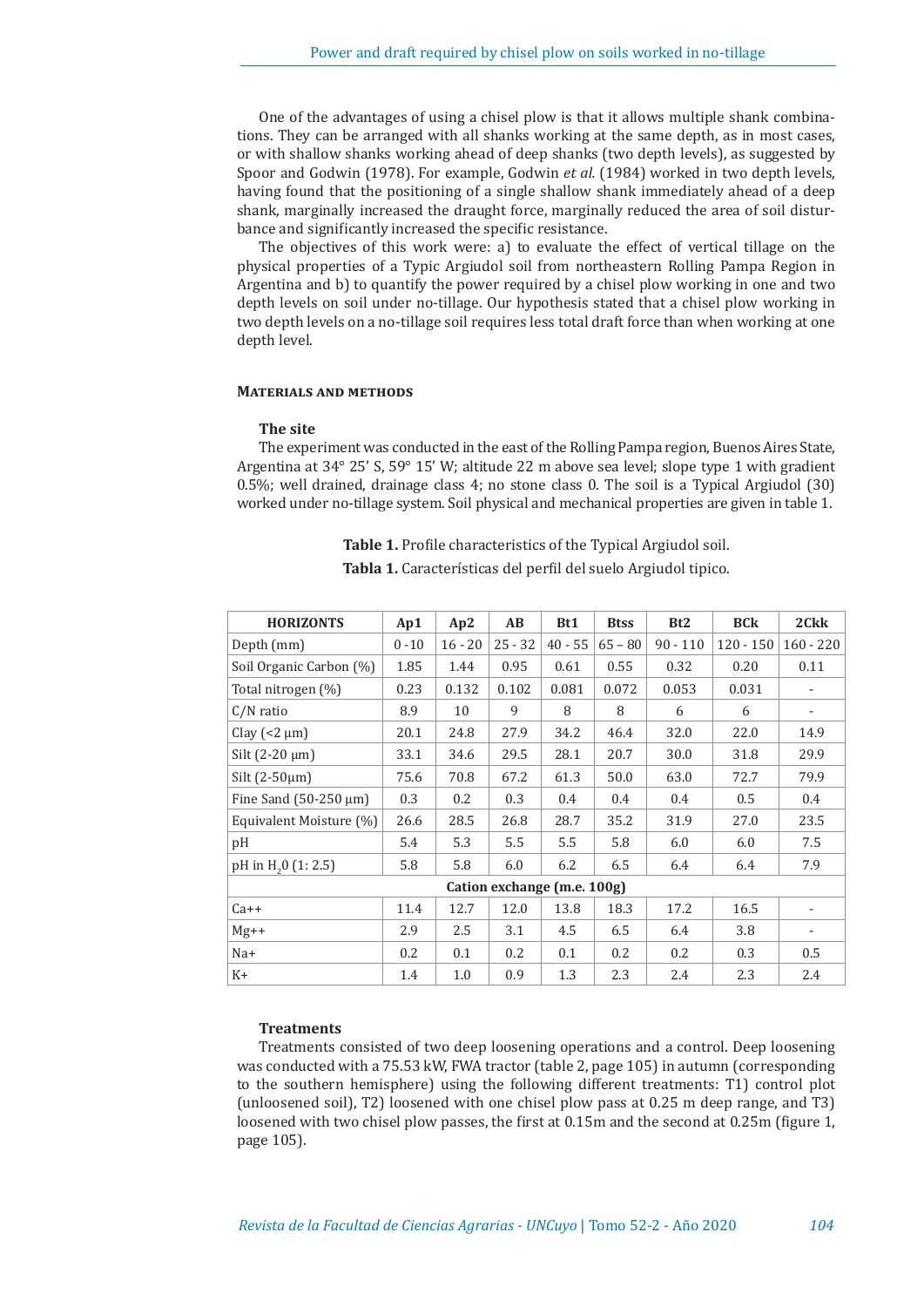| <b>Tractor</b>                                | <b>FWA Tractor Design</b> |
|-----------------------------------------------|---------------------------|
| Engine power (CV/kW)                          | 103/75.53                 |
| Front tyres                                   | $14.4 - 24$               |
| Rear tyres                                    | 18.4-34                   |
| Inflation pressure, front tyre (kPa)          | 110                       |
| Inflation pressure, rear tyre (kPa)           | 100                       |
| Overall weight (kN)                           | 47                        |
| Front weight (kN)                             | 18.6                      |
| Rear weight (kN)                              | 28.4                      |
| Mean ground pressure per for front tyre (kPa) | 32.54                     |
| Mean ground pressure per rear tyre (kPa)      | 29.62                     |

**Table 2.** Tractor technical description and specifications. **Tabla 2.** Descripción del tractor y especificaciones técnicas.



**Figure 1.** Diagram of the experimental design.

**Figura 1.** Esquema del diseño experimental.

All treatments were settled on 50 m long by 6 m wide (300 m<sup>2</sup>) plots, with three replications in a completely randomized design, with a 10 meters buffer zone, between plots according to Botta (2000). Technical description and specifications of the tractor used in the study are given in table 2. The real work speed was calculated with the distance/time equation. For this, the time expended by the equipment to cover the central 25 m of each loosened plot, was recorded.

The mean ground contact pressure (GCP) was measured with a Tekscan device. Tyre inflation pressures were adjusted following the tyre manufacturers' recommendations for the carried load and operation speed.

A chisel plow with 5 mounted curved shanks measuring 51 mm x 25 mm, spaced 300 mm apart, operated at 250 mm depth.

During treatment 3, the second pass of the chisel plow was carried out with a displacement angle of 20° with respect to the first pass, according to Ressia's proposal (Personal communication 2019).

The tyre inflation pressure was within the range advised by the manufacturer for load and speed (Goodyear Agricultural Tyre Division, 2018, https:// www.goodyear.com. au/tyres/tractor-andagricultural). La presión de inflado de los neumáticos estaba dentro del rango recomendado por el fabricante para la carga

y la velocidad (Goodyear Agricultural Tire Division, 2018, https:// www.goodyear.com. au/tyres/tractor-andagricultural).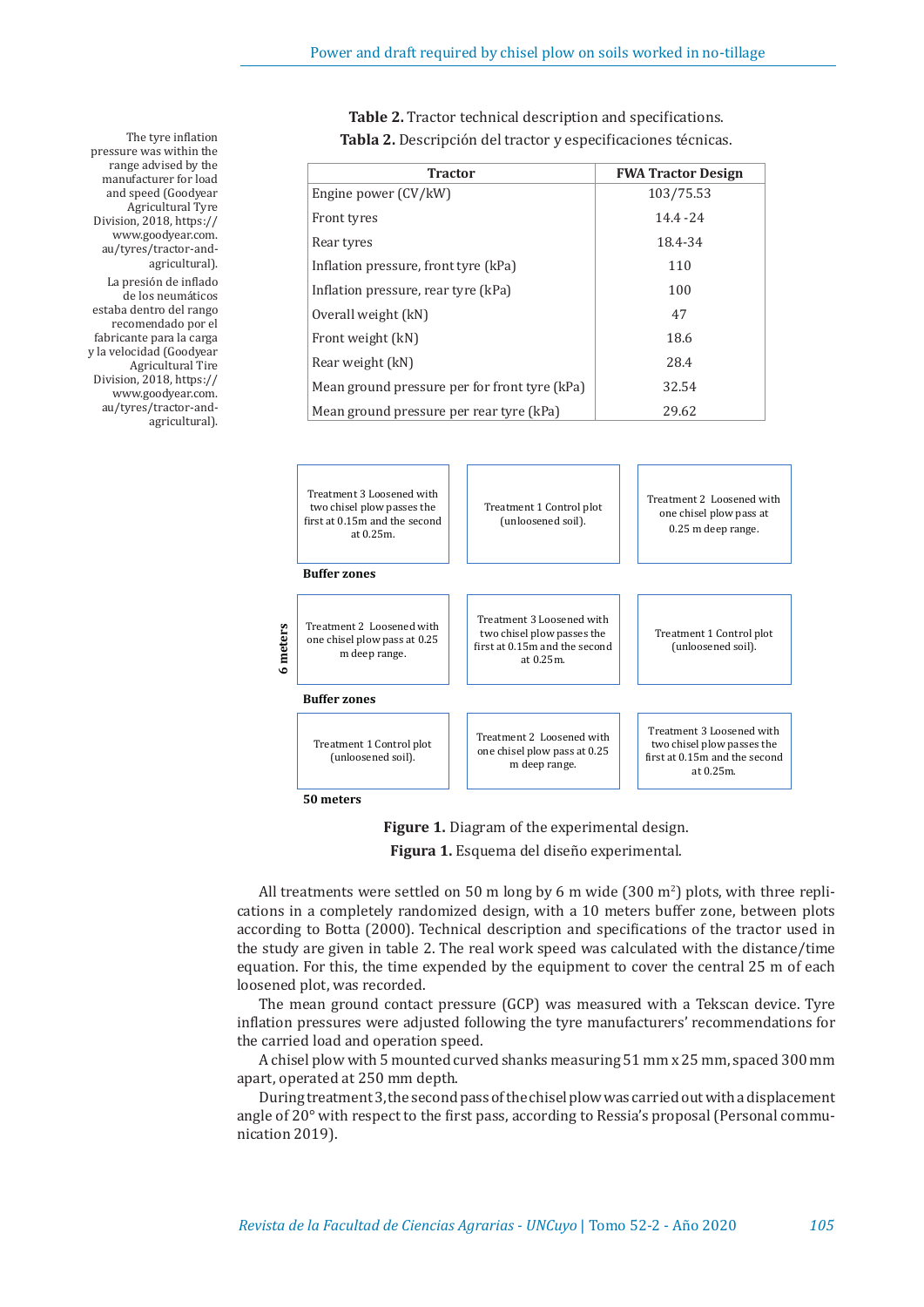#### **Parameters monitored**

Cone index (CI), soil water content (SWC), power and draft force (PD) and tractor slip (TS) were measured on the same day as the traffic treatments were applied. The parameters (CI, SWC, PD and TS) were measured along the central 25 m of each plot. The CI was measured with a mechanic penetrometer (1) and in accordance with ASAE (2013). Each datum is an average of 25 samples for each plot at the depth range of 0–450 mm. The procedure used to obtain SWC values and TS, is described in Botta (2000). Power and draft force (PD) required for chisel plow was measured with a 50 kN maximum load hydraulic dynamometer located between the tractor and the chisel plow. The characteristics of the dynamometer were as follows: Cylinder diameter: 8.9 cm, stem diameter: 2.8 cm and action surface:  $56 \text{ cm}^2$ , according to the methodology proposed by Botta *et al.* (2012a). Each datum is an average of 25 samples for each plot.

#### **Explanatory variables**

Removed area (RA) was measured after the chisel plow pass. with a profile meter consisting of a set of vertical metal rods (length 500 mm and diameter 5 mm), spaced at 25 mm horizontal intervals, sliding through holes in a 1-m long iron bar. The bar was placed across the removed soil, perpendicular to the direction of travel and rods positioned to conform the shape of the depression. The removed area was calculated as the average depth of 20 reads on the 1 meter bar.

Specific resistance (SR) was calculated as the ratio between the traction effort demanded/ removed area, as proposed by Ressia *et al.* (2010). Finally, maximum bulk density (BD) and critical water content (W) were determined according to the standard Proctor method (3).

#### **Statistical analyses**

Statistical analyses were performed with the Statgraf program 7.1. An analysis of variance (ANOVA) was carried out, and means were analyzed by Duncan's multiple range test. According to the Shapiro-Wilk test, soil data followed a normal distribution. Normality was assumed after checking normality of the deviations of each data with respect to the average of the respective treatment, it Botta *et al.* (2019).

#### **Results and discussion**

#### **Soil water content and Cone index**

Differences in soil water content (SWC) on the day that the deep soil loosening treatments were imposed in each sample, were generally not significant between the different depth intervals (table 3). Therefore, variations in CI at depth were not due to SWC, which suggested that cone index was a reliable indicator of the degree of soil compaction as a function of the tillage treatment.

|                            |                   | Soil water content $(w/w)$ |                                                                                             |  |  |  |
|----------------------------|-------------------|----------------------------|---------------------------------------------------------------------------------------------|--|--|--|
|                            |                   | (T2) Loosened with one     | (T3) loosened with two chisel plow<br>passes, the first at 0.15m and the<br>second at 0.25m |  |  |  |
| Depth range<br>levels (mm) | Control plot      | chisel plow pass at 0.25 m |                                                                                             |  |  |  |
|                            |                   | deep range                 |                                                                                             |  |  |  |
| $0 - 150$                  | $17.2 \pm 1.31$ a | $16.6 \pm 1.41$ a          | $16.5 \pm 1.43$ a                                                                           |  |  |  |
| 150-300                    | $18.2 \pm 1.52$ a | $17.2 \pm 1.61$ a          | $17.6 \pm 1.68$ a                                                                           |  |  |  |
| 300-450                    | $18.9 \pm 1.42$ a | $18.0 \pm 1.86$ a          | $18.4 \pm 1.50$ a                                                                           |  |  |  |

**Table 3.** Soil water content  $(w/w)$ . Average values  $\pm$  standard deviation (n = 25). **Tabla 3.** Contenido de agua del suelo (m/m). Valores medios ± desviación estándar (n = 25).

Soil water content (w / w) during application of the treatments was 17.2% on the surface 0-150 mm, 18.2% at 150-300 mm and 18.9% at 300-450 mm. The SWC values at the time of the test were 4.8 % lower than the Proctor value (22.0%) in the 0 to 150 mm depth range, 5.7 % lower than the Proctor value (23.9%) in the 150 to 300 mm depth range and 5.2 % minor (23.4%) in the 300 to 450 mm depth range, respectively.

Values with different letters are significantly different at each depth (P<0.01 Duncan's multiple range test). Los valores con letras diferentes son significativamente diferentes para cada profundidad (P <0,01 Prueba de rango múltiple de Duncan).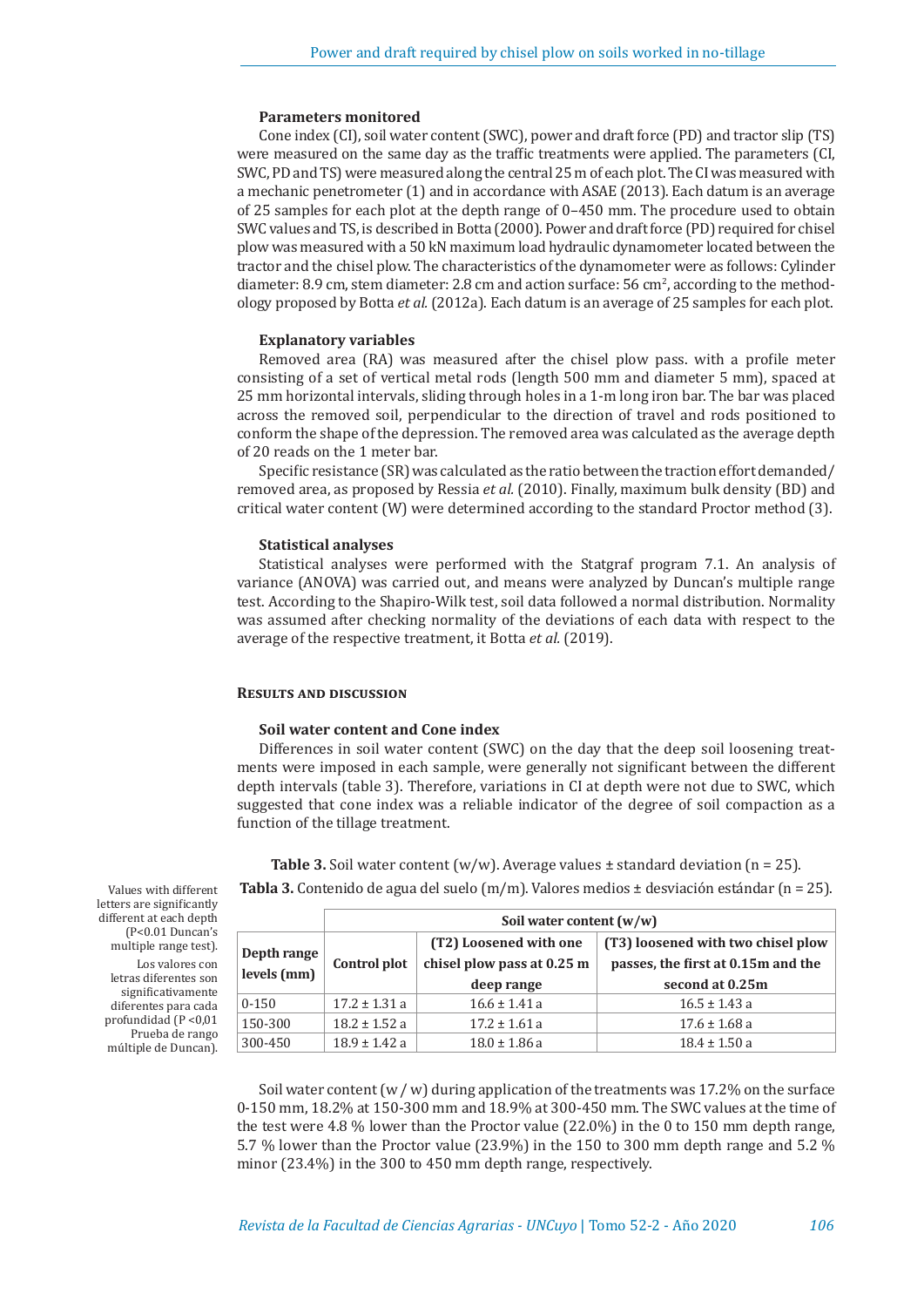From the mentioned Proctor values, it can be inferred that soil water content, at the time of the tractor traffic, was far from the value that maximum soil compaction can produce. This situation is the most recommended when carrying out deep tillage work, since the impact of the tractor weight and the pressure in the wheel/soil contact area is minimized with the SWC values indicated in the previous paragraphs.

Cone index data provided a clear indication of the initial soil condition in each treatment. table 4 (statistical analysis between treatments) shows that CI of the unloosened control plot was greater than the 1.2 MPa cone index quoted by Soza *et al.* (2003) as critical for normal seed emergence of wheat in fine textured soils of the Rolling Pampa region.

Regarding deep tillage treatments, cone index values in the two depths were statistically different  $(P < 0.01)$  from those on the unloosened soil, up to 300 mm depth. ANOVA results, averaged over depths from 0 to 175 mm, showed a significant difference between CI from T2 and T3. For these treatments CI values were higher than 2500 KPa in the subsoil (300 to 450 mm), denoting over-compaction. Also, CI values exceeded critical values of soil strength on these treatments, where root growth and expansion are significantly affected (13, 18, 20, 21, 22).

According with Botta *et al.* (2018) subsoil compaction is caused by high wheel load, tyre ground pressure, and traffic intensity of machinery used for crop protection and harvest operations, rather than for seeding, particularly when these operations are carried out on wet clay soil, or with high tyre inflation pressure (between 140 and 218 kPa). Induced soil compaction within this layer is cumulative, as no conventional tillage is done at that depth.

**Table 4.** Average (n = 25) cone index values (kPa) for the tillage treatments. **Tabla 4.** Valores medios (n = 25) de índice de cono (kPa) para los tratamientos de labranza.

| Depth (mm) | Control plot<br>(unloosened soil) (T1) | <b>Loosened with one</b><br>chisel plow pass at<br>$0.25$ m deep range (T2) | Loosened with two<br>chisel plow passes, the<br>first at 0.15m and the<br>second at 0.25m (T3) |  |  |  |  |
|------------|----------------------------------------|-----------------------------------------------------------------------------|------------------------------------------------------------------------------------------------|--|--|--|--|
|            | Topsoil (0 to 200 mm)                  |                                                                             |                                                                                                |  |  |  |  |
| $\Omega$   | 1351 a                                 | 193 b                                                                       | 422 c                                                                                          |  |  |  |  |
| 25         | 1569 a                                 | 298 b                                                                       | 499 с                                                                                          |  |  |  |  |
| 50         | 1666 a                                 | 323 b                                                                       | 537 c                                                                                          |  |  |  |  |
| 75         | 1809 a                                 | 400 b                                                                       | 635 с                                                                                          |  |  |  |  |
| 100        | 2212 a                                 | 488 b                                                                       | 699 с                                                                                          |  |  |  |  |
| 125        | 2390 a                                 | 707b                                                                        | 956 с                                                                                          |  |  |  |  |
| 150        | 2550 a                                 | 823 b                                                                       | 980 c                                                                                          |  |  |  |  |
| 175        | 2670 a                                 | 934 b                                                                       | 1170 c                                                                                         |  |  |  |  |
| 200        | 2700 a                                 | 1135b                                                                       | 1256 b                                                                                         |  |  |  |  |
|            |                                        | Subsoil $(> 200$ mm)                                                        |                                                                                                |  |  |  |  |
| 225        | 2792 a                                 | 1233 b                                                                      | 1351 b                                                                                         |  |  |  |  |
| 250        | 2821 a                                 | 1316b                                                                       | 1400 b                                                                                         |  |  |  |  |
| 275        | 2888 a                                 | 2100 b                                                                      | 2133 b                                                                                         |  |  |  |  |
| 300        | 2912 a                                 | 2650 b                                                                      | 2665 b                                                                                         |  |  |  |  |
| 325        | 2978 a                                 | 2890 a                                                                      | 2877 a                                                                                         |  |  |  |  |
| 350        | 2999 a                                 | 2990 a                                                                      | 3000 a                                                                                         |  |  |  |  |
| 375        | 3078 a                                 | 3010 a                                                                      | 3089 a                                                                                         |  |  |  |  |
| 400        | 3167 a                                 | 3187 a                                                                      | 3198 a                                                                                         |  |  |  |  |
| 425        | 3199 a                                 | 3189 a                                                                      | 3208 a                                                                                         |  |  |  |  |
| 450        | 3236 a                                 | 3240 a                                                                      | 3276 a                                                                                         |  |  |  |  |

Values with different letters (horizontally) are significantly different at each depth (P<0.01 Duncan's multiple range test). Los valores con

letras diferentes (horizontalmente) son significativamente diferentes para cada profundidad (P<0,01 Prueba de rango múltiple de Duncan).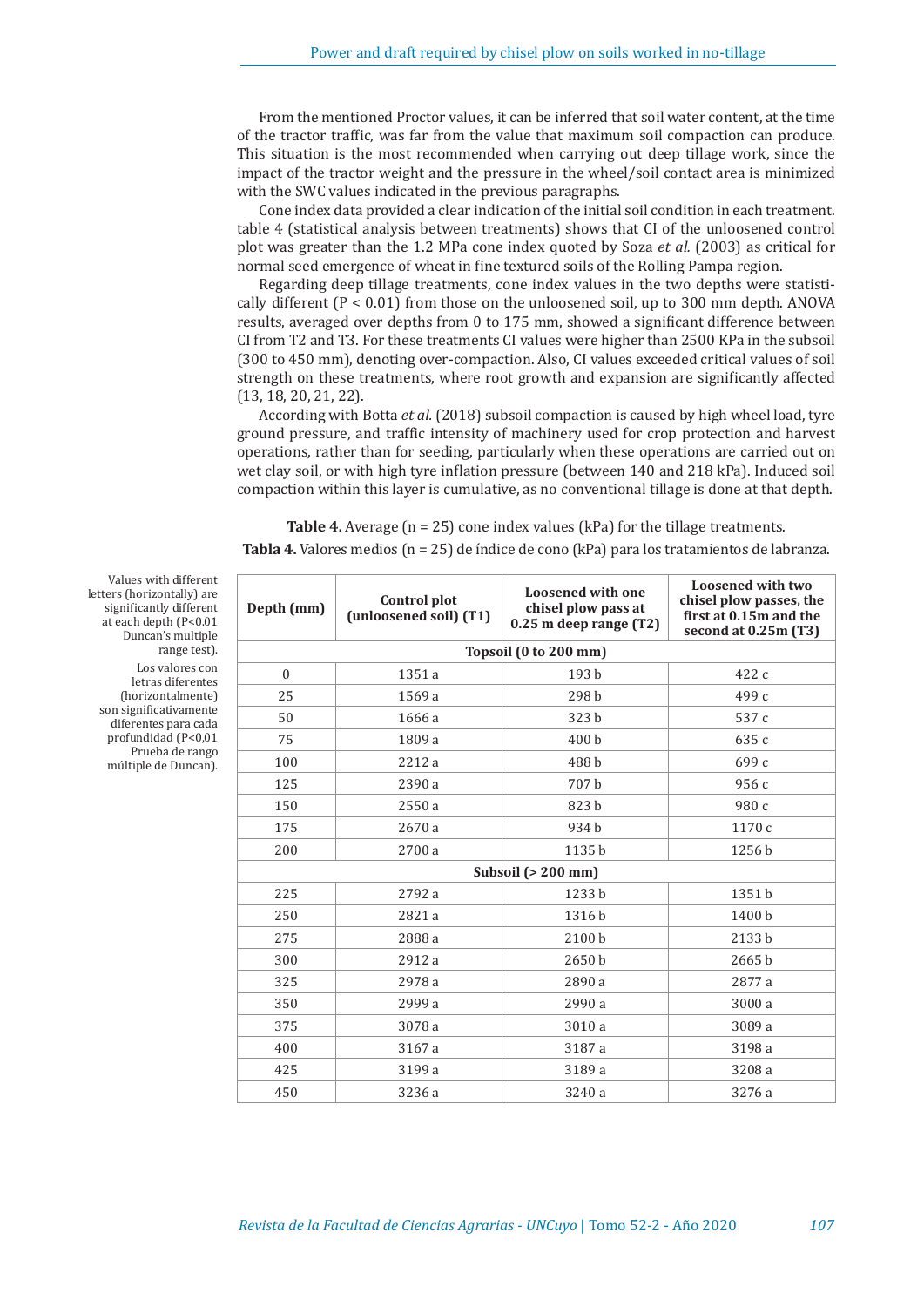#### **Energy required by chisel plow**

In this experiment, shape, width, rake angle and spacing of an individual soil cutting tool strongly influenced the transport and mixing of soil particles and implement draft. Table 5 shows that, although no significant differences between the draft forces were found, the sum of the draft force of the chisel plow working in two passes (or two depth levels) was 12.6 % greater than when it works in a single pass. The results are in accordance with those of Balbuena *et al.* (1996) and Contessotto (2018), who advised that the degree of interaction can be assessed through the specific resistance, both parameters inversely related, indicating that the lowest specific resistance values would provide the best possible interaction in a given situation.

## **Table 5.** Average values (n = 20) for draft force, removed area, and specific resistance in the two tillage treatments.

**Tabla 5.** Valores medios (n = 20) de esfuerzo de tiro, área removida y resistencia específica en los dos tratamientos de labranza.

| <b>Tillage Treatments</b>                                                                       | <b>Real travel</b><br>speed (Km/h) | Draft<br>force (kg) | Removed<br>area $\text{cm}^2$ ) | <b>Specific</b><br>resistance<br>(kg/cm <sup>2</sup> ) |
|-------------------------------------------------------------------------------------------------|------------------------------------|---------------------|---------------------------------|--------------------------------------------------------|
| Loosened with one chisel plow pass<br>at $0.25$ m deep range $(T2)$                             | 7.5                                | 1520a               | 3445 a                          | 0.418a                                                 |
| Loosened with two chisel plow<br>passes, the first at 0.15m and the<br>second at $0.25$ m (T3)* | 7.5                                | 1712 a              | 3600 a                          | 0.466a                                                 |

It should be noted that the soil type in this study is one of the so-called "silts". These types of soil fail (*ie*, "cut") more easily as water content increases. Also, there is a range of soil water content within which optimal soil loosening occurs with minimal tillage requirements (4, 24).

Regarding specific resistance, it did not differ between treatments (table 5). However, the fact that these soils exhibit variable physical properties, such as structure, bulk density, cohesion and internal friction angle as well as interactions between their particles and with tillage tools, should be highlighted and taken into consideration. These properties are greatly affected by soil water content, which in this case (table 3, page 106) was homogeneous for all treatments.

Tables 5 and 6 (page 109) show the results of the two-deep tillage treatments. Chisel plow working in two depth levels, increased the specific resistance and drawbar power values. This means that vertical tillage carried out in two chisel passes produced, from an energy point of view, less efficiently than one single pass.

Also, about the drawbar power demanded, it appears that the second passage in the sequence of tillage was very inefficient, even though in this experiment, it was carried out at the lowest speed. This is probably due to the tractor, which had low tire ground pressures (table 2, page 105) making the traffic (during the second chisel plow pass) on soil with low bearing capacity. Consequently, a significant increase in power losses in the drawbar was observed. These losses were due to slip and rolling resistance, and represented coincident results, in the latter parameter, with those found by Botta *et al.* (2012b).

Hence, these results do not support the hypothesis stating that a chisel plow working in two depth levels on a no-tillage soil requires less total draft force than when working in a one depth level.

\* The values represent the sum of the work in two depth levels: first level 0.15 m and the second at 0.25m depth, and the average speed. Values with different letters (vertically) are significantly different at each depth (P<0.01 Duncan's multiple range test). \*Los valores representan la sumatoria del trabajo en dos estratos: primera pasada 0,15m y la segunda a 0,25m de profundidad, y la media de la velocidad. Los valores con letras diferentes (verticalmente) son significativamente diferentes para cada profundidad (P<0,01 Prueba de rango múltiple de Duncan).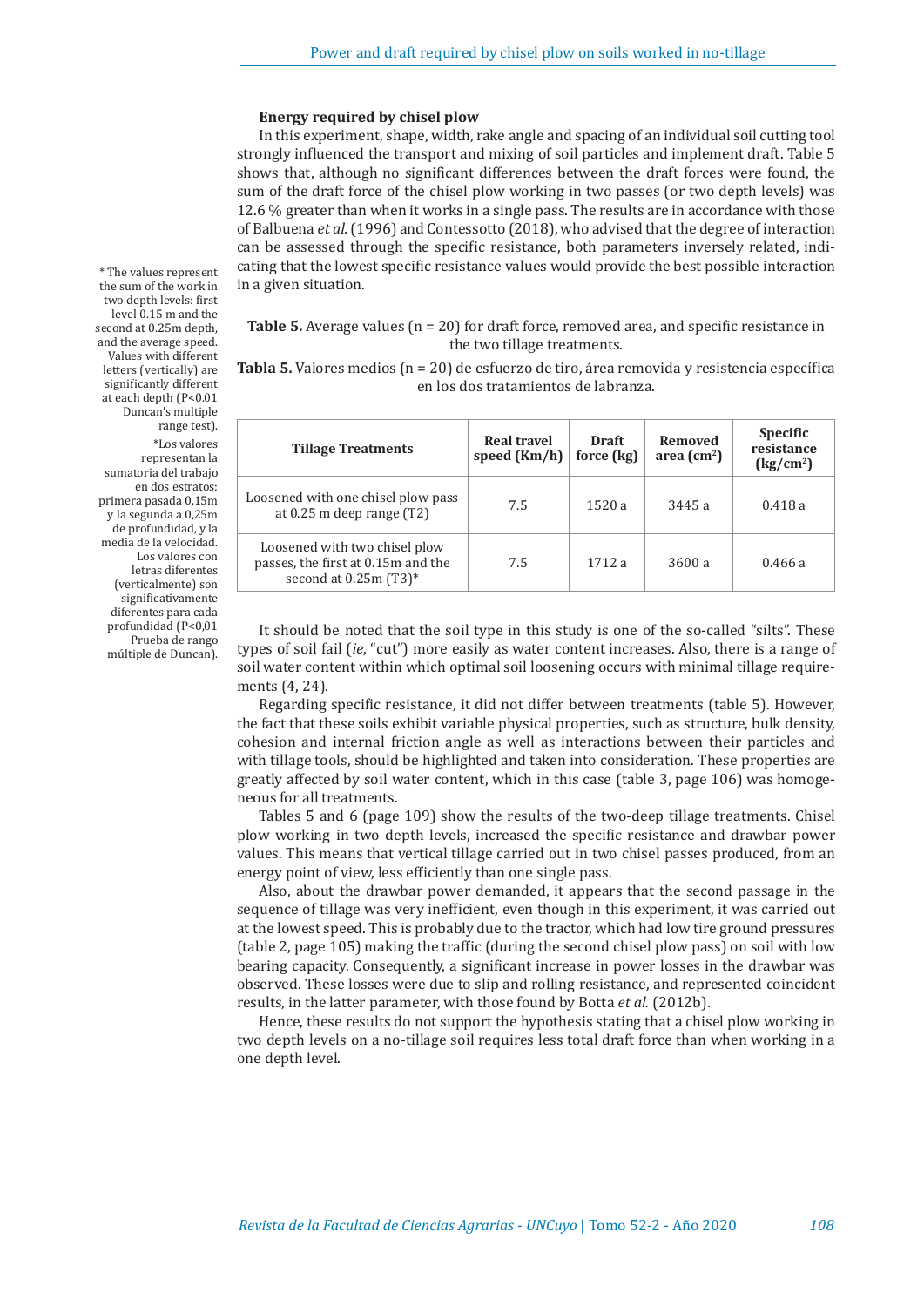**Table 6.** Average values (n = 20) of draft force and drawbar power in the two tillage treatments.

**Tabla 6.** Valores medios (n = 20) de esfuerzo de tiro y potencia en la barra de tiro requerida en los dos tratamientos de labranza.

| t<br>e<br>t<br>$\mathbf{1}$ | <b>Tillage treatments</b>                                                                          | Real travel speed<br>(Km/h) | Slip(%) | Draft force (kg) | Drawbar power<br>(CV) |
|-----------------------------|----------------------------------------------------------------------------------------------------|-----------------------------|---------|------------------|-----------------------|
| e<br>n                      | Loosened with one chisel<br>plow pass at 0.25 m deep<br>range $(T2)$                               | 7.5                         | 9.0     | 1520a            | 42.20a                |
| S<br>n<br>e<br>a            | Loosened with two chisel<br>plow passes, the first at                                              | 8.1                         | 7.9     | 810 h            | 24.30 h               |
| 0                           | 0.15m and the second at<br>0.25m(T3)                                                               | 7.0                         | 12      | 902 <sub>b</sub> | 23.38 h               |
|                             | Sum of the traction effort and the drawbar power for de<br>chisel plow working in two depth levels |                             |         | 1712a            | 47.68 b               |

**Conclusions**

Within the limits of our experimental conditions, we can arrive at the following conclusions.

1) Even though chiseling loosened the soil and reduced cone index, measurements taken on this soil (loamy soils with clay B horizons) revealed that chisel plow requires less draft force when carrying out the work of loosened soil in one pass than when it is carried out in two passes.

2) After vertical tillage treatments were applied, soil physical parameters measured on topsoil and subsoil (below 200 mm and up to 300 mm depth) resulted in soil physical conditions that would be suitable for crop settlement and development.

3) Also, regarding the drawbar power demanded, the second passage in the sequence of tillage resulted very inefficient, even though it was carried out at the lowest speed, used in this experiment.

## **References**

- 1. ASAE Standard. 1992. Terminology and definitions for soil tillage and soil tool relationships Engineering Practice. EP291. American Society of Agricultural Engineering. vol. 2: 611 p.
- 2. ASAE. 2013. EP542: Procedures for using and reporting data obtained with the soil cone penetrometer. St. Joseph. MI: American Society of Agricultural and Biological Engineers.
- 3. ASTM. 1992. Annual Book of ASTM Standards. American Society for Testing and Materials. Philadelphia.
- 4. Ashworth, M.; Desbiolles, J. M. A.; Tola, E. 2010. Disc seeding in zero-till farming systems: A review of technology and paddock issues. Western Australian No-Tillage Farmers' Association: Northam, Western Australia. Australia.
- 5. Balbuena, R. H.; Mendivil, G. O; Ressia, J. M. 1996. Energía requerida en distintos sistemas de labranza vertical. Agro-Ciencia. Rev. Chil. Cs. Agropec. 1-22.
- 6. Botta, G. F. 2000. Subsoil compaction distribution induced by agricultural traffic. Thesis Doctor. Universidad de Luján. Argentina. p. 230.
- 7. Botta, G. F.; Jorajuria, D.; Draghi, L., 2002. Influence of the axle load, tyre size and configuration, on the compaction of a freshly tilled clayey soil. J. of Terr. 39(1): 47–54. doi.org/10.1016/ S0022-4898(02)00003-4
- 8. Botta, G. F.; Jorajuria, D.; Balbuena, R.; Rosatto, H. 2004. Mechanical and cropping behaviour of direct drilled soil under different traffic intensities: Effect on soybean (*Glycine max* L.) yields. Soil Till. Res. 78: 53–58. doi:10.1016/j.still.2004.01.004
- 9. Botta, G. F.; Jorajuria, D.; Rosatto, H.; Ferrero, C. 2006. Light tractor traffic frequency on soil compaction in the Rolling Pampa region of Argentina. Soil Till. Res. 86: 9–14. doi:10.1016/j. still.2005.01.014

Values with different letters (vertically) ar significantly different at each depth (P<0.0 Duncan's multipl range test). Los valores con

letras diferente (verticalmente) so significativament diferentes para cad profundidad  $(P < 0.01)$ Prueba de rango múltiple de Duncan).